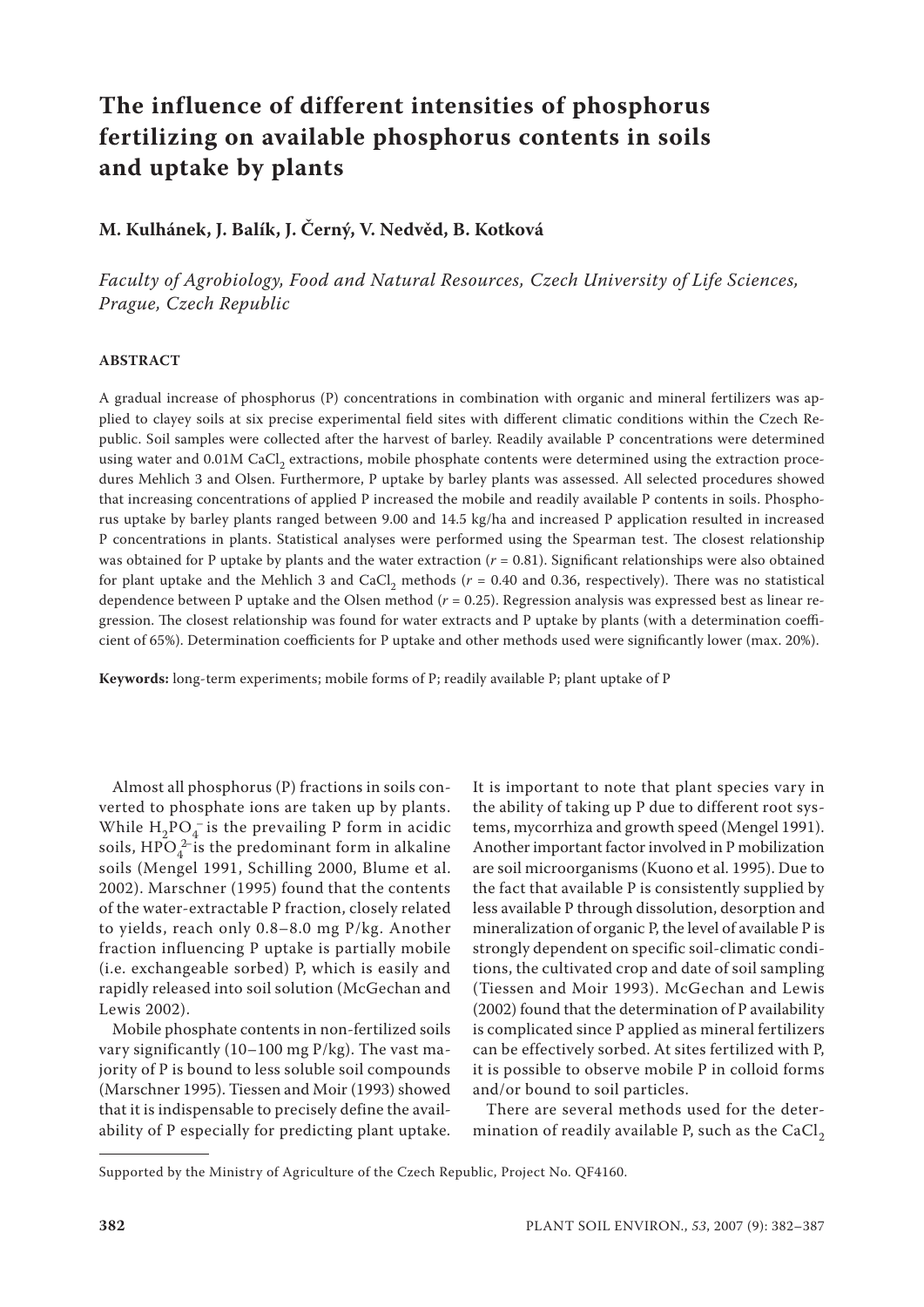| Table 1. Characteristics of the studied sites |
|-----------------------------------------------|
|-----------------------------------------------|

| Site            | Founded<br>in year | Altitude<br>above sea<br>level(m) | Average               |                             | Soil       | pН                   |
|-----------------|--------------------|-----------------------------------|-----------------------|-----------------------------|------------|----------------------|
|                 |                    |                                   | precipitation<br>(mm) | temperature<br>$(^\circ C)$ | type       | (CaCl <sub>2</sub> ) |
| Jaroměřice      | 1975               | 425                               | 535                   | 7.5                         | luvisol    | 6.3                  |
| Staňkov         | 1981               | 370                               | 511                   | 7.8                         | luvisol    | 6.0                  |
| Vysoká          | 1983               | 595                               | 655                   | 7.4                         | pseudogley | 6.3                  |
| Sedlec          | 1972               | 300                               | 581                   | 8.4                         | chernozem  | 7.1                  |
| Pusté Jakartice | 1979               | 290                               | 650                   | 8.0                         | luvisol    | 5.8                  |
| Uherský Ostroh  | 1972               | 196                               | 551                   | 9.2                         | luvisol    | 6.6                  |

extraction (Houba et al. 1994) and the water extraction (Luscombe et al. 1979). Methods for determining mobile P in soils include, among others, the Mehlich 3 (Mehlich 1984) and Olsen (Olsen et al. 1954) procedure.

## **MATERIAL AND METHODS**

Six sites designed for long-term experiments with different climatic conditions were chosen in the Czech Republic (Table 1). The soils are classified as sandy loam. Separate nutrients applied to soils are summarized in Table 2.

Organic fertilizers (40 t manure/year) were applied regularly within crop rotation to root crops (potatoes, sugar beet). Nitrogen was applied during soil preparation before sowing or planting in the form of ammonium sulfate; further fertilization was in the form of ammonium nitrate with lime. The source of P was superphosphate. Potassium was applied as 60% potassium salt.

Soil samples were collected after the harvest of barley (included in the crop rotation system), airdried and sieved through a 2-mm sieve. Extracts

were analyzed spectrophotometrically using the SKALAR SANPLUS SYSTEM®.

The standard reference material ISE PER 2003-1, SAMP 1-4 (International Soil-analytical Exchange Programme, University Wageningen, The Netherlands) was used.

In order to determine readily available phosphorus, water extracts (Luscombe et al. 1979) and calcium chloride extracts (Houba et al. 1994) were used.

In order to determine the concentrations of mobile phosphates, the extractions Mehlich 3 (Mehlich 1984) and Olsen (Olsen et al. 1954) were used.

Phosphorus uptake was calculated from plant analyses, main yields and by-products. These data were obtained from the cooperation with CISTA (Central Institute for Supervising and Testing in Agriculture, Brno).

## **RESULTS AND DISCUSSION**

The average yearly P balance was evaluated throughout the whole experiment. Table 3 shows the negative P balance at non-treated variants and

Table 2. Fertilizing system of the precise field experiment (average contents of applied nutrients in kg/ha/ year)

| Variant        |                                      | <b>Nutrients</b> |                |          |
|----------------|--------------------------------------|------------------|----------------|----------|
| number         | Fertilizing variant                  | N                | P              | К        |
|                | control                              | $\mathbf{0}$     | 0              | $\theta$ |
| $\overline{2}$ | manure (to root crops)               | 6                | $\mathfrak{D}$ | 9        |
| 3              | $N_2P_0K_2$ (+ manure to root crops) | 64               | $\mathfrak{D}$ | 68       |
| $\overline{4}$ | $N_2P_1K_2$ (+ manure to root crops) | 64               | 24             | 68       |
| 5              | $N_2P_2K_2$ (+ manure to root crops) | 64               | 36             | 68       |
| 6              | $N_2P_3K_2$ (+ manure to root crops) | 64               | 52             | 68       |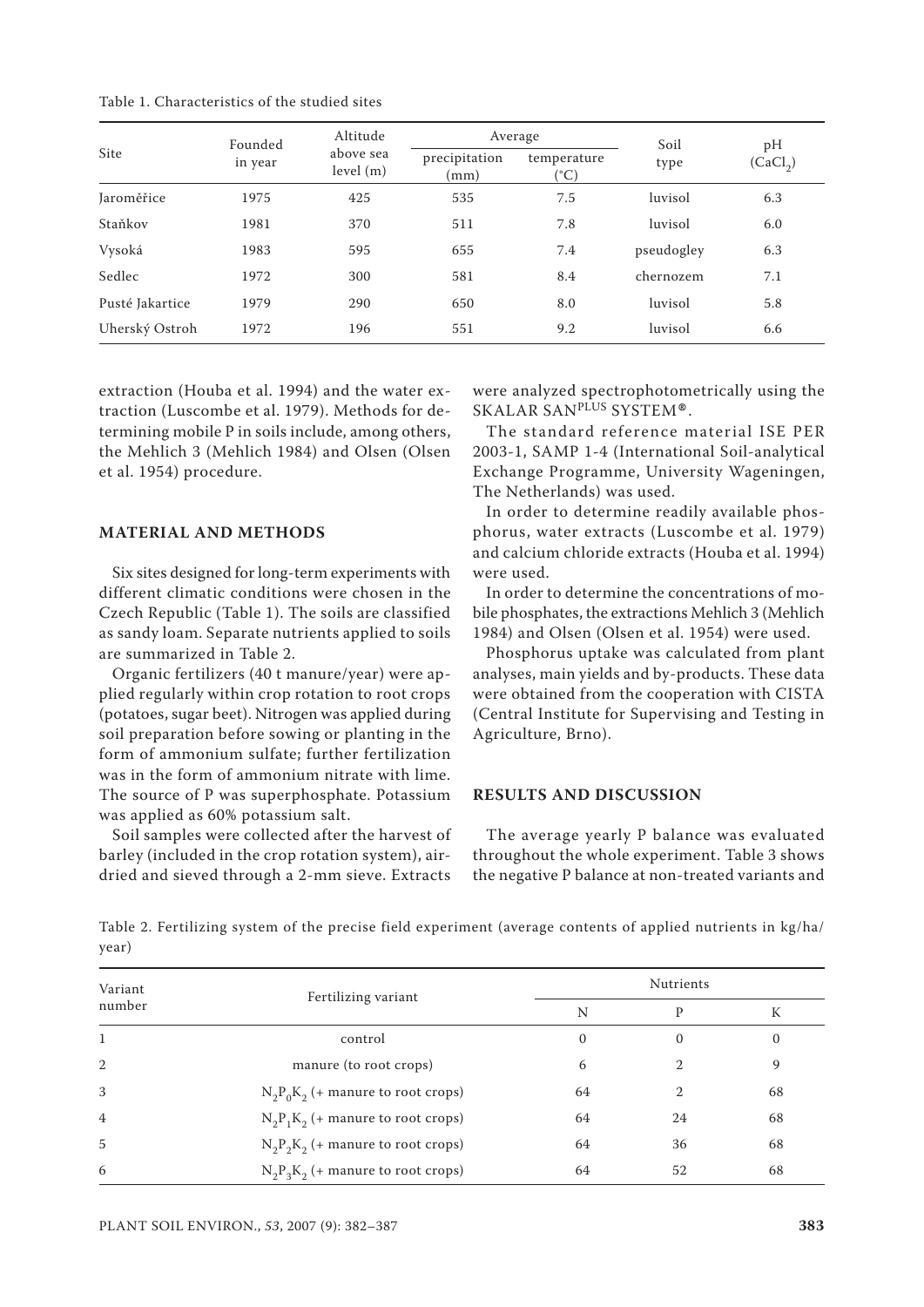| Variant        |                                      | Average balance (for one site) |              |  |
|----------------|--------------------------------------|--------------------------------|--------------|--|
| number         | Fertilizing variant                  | (kg/ha)                        | (kg/ha/year) |  |
| 1              | control                              | $-458$                         | $-16$        |  |
| $\overline{2}$ | manure (to root crops)               | $-295$                         | $-10$        |  |
| 3              | $N_2P_0K_2$ (+ manure to root crops) | $-396$                         | $-14$        |  |
| $\overline{4}$ | $N_2P_1K_2$ (+ manure to root crops) | 182                            | 6            |  |
| $\overline{5}$ | $N_2P_2K_2$ (+ manure to root crops) | 476                            | 17           |  |
| 6              | $N_2P_3K_2$ (+ manure to root crops) | 904                            | 32           |  |

Table 3. Long-term balance between P input by fertilization and P output by harvest (average values from all sites throughout the whole experiment)

at variants treated with P in a non-mineral form. The addition of mineral P together with manure to root crops (24 kg P/ha year) resulted in a change of the balance to  $+6$  kg P/ha year (var. 4). Increasing concentrations of P resulted in an increase of the positive balance to +32 kg/ha year (var. 6:  $N_2P_3K_2$ + manure).

In the case of the control variant, the negative P balance of –458 kg P/ha was observed – the application of manure resulted in an increase to –295 (var. 2) and –395 kg P/ha (var. 3). Only the addition of P in mineral form (24 kg/ha) resulted in a positive balance  $(+182 \text{ kg P/ha})$ . The highest balance value (+904 kg P/ha) since the beginning of the experiment was observed at the variant  $N_2P_3K_2$ .

Furthermore, changes in contents of different phosphate forms in soils were determined during the experiment. Variants treated with P always resulted in increased P contents in soils. This was the case for both readily available and mobile P. Average contents of readily available P ranged between 3.8 and 9.5 mg P/kg (water extraction) and between 0.2 and 2.8 mg  $P/kg$  (0.01M CaCl<sub>2</sub> extraction). The highest water extractable P contents were obtained for the variant  $N_2P_3K_2$  + manure with an average value of 9.5 mg P/kg. This value is still lower (by 7 mg P/kg) than the value reported by Koopmans et al. (2002) for over-fertilized soils in the Netherlands. On the other hand, the lowest results were obtained for the control, where the average content of readily available P reached only 3.8 mg P/kg. This is in accordance with the values of Marschner (1995) who stated that for untreated soils the concentration of water-extractable P reaches only 0.8–8.0 mg P/kg.

The Mehlich 3 protocol proved to be the strongest extraction procedure for the determination of mobile P, with average values from 45 to 112 mg P/kg.

The Olsen extraction procedure resulted in values between 25–55 mg P/kg.

Increasing levels of P fertilizing resulted in increased P uptake by barley plants. The lowest uptake was observed for control variants (9 kg P/ha). The highest values were obtained, as expected, for the  $N_2P_3K_2$  + manure variant, where 52 kg P/ha in average was applied to the soil. In this case, the uptake of P by barley was 14.5 kg P/ha. Increased P uptake by plants after soil-applied P to soils was observed by Schmidt et al. (1997) in long-term experiments with P applied in mineral forms (from 0 to 440 kg P/ha).

The main objective of the study was to specify the relationships between P uptake by plants and P contents in soils as determined by different extraction procedures. Due to relatively high differences between individual sites, it was not possible to perform an analysis of variance and thus test evaluating files. The Spearman test with the level of significance set to  $\alpha$  < 0.05 was used for correlation analysis.

Linear regression proved to be the best method in regression analysis. Significant relationships between P uptake by barley plants and the CaCl, method, water extraction and Mehlich 3 (Table 4) were found. However, a close relationship  $(r^2 = 0.82)$  was obtained only in the case of the water extraction, even at the level of significance of  $\alpha$  < 0.0001. This fact was also proved by Luscombe et al. (1979) who studied relationships between P content in soil and plant yields. Relatively good correlations were obtained between P uptake and the methods Mehlich 3 ( $r^2$  = 0.37) and the CaCl<sub>2</sub> extraction  $(r^2 = 0.34)$ .

In the case of the Olsen method, the correlation coefficient reached only 0.22, which is not a significant relationship at the set significance level. This method is based on the use of  $\text{HCO}_{3}^{-}$ ,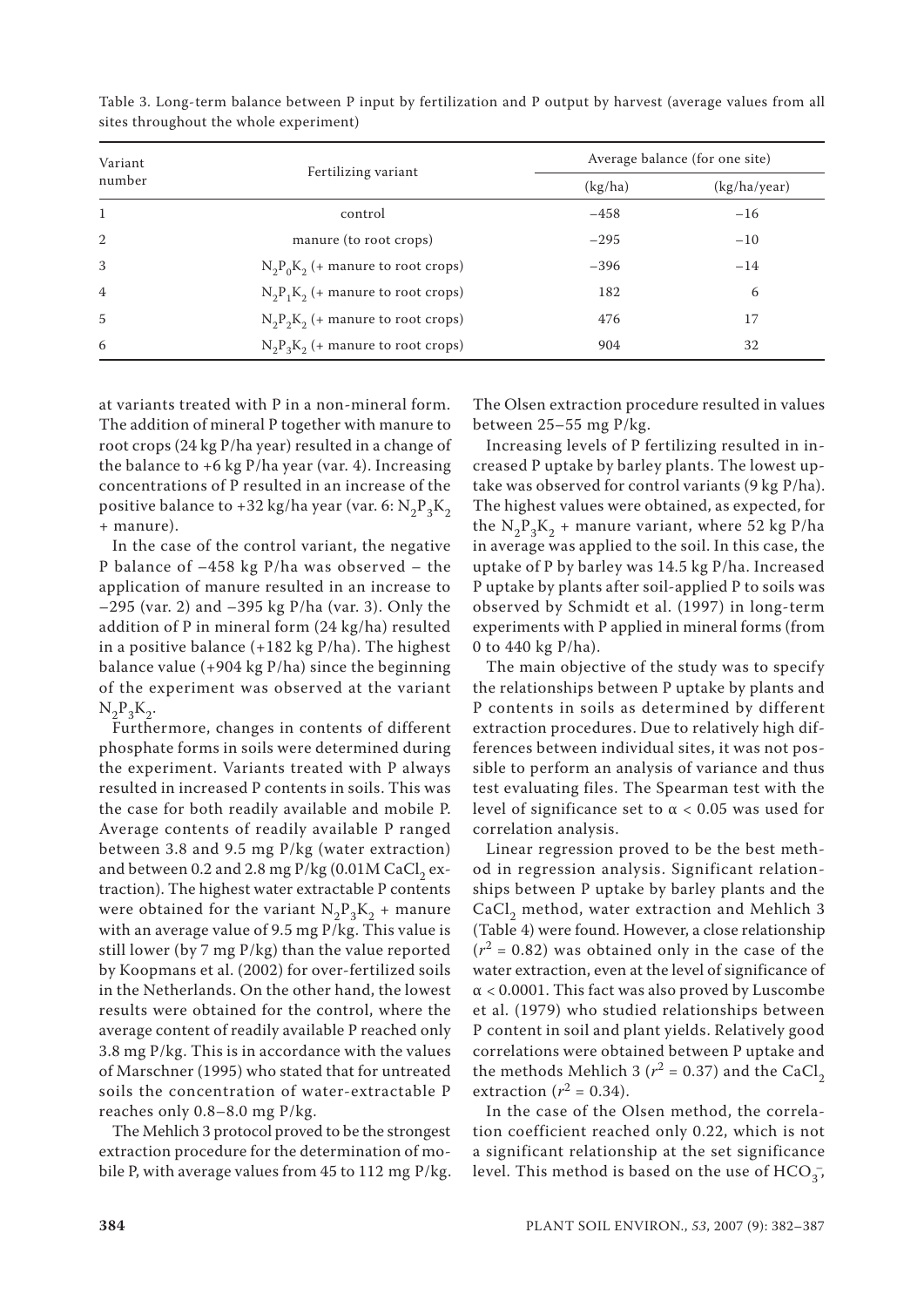Table 4. Correlations between P uptake and observed methods

|                                      | Mehlich 3 | Olsen  | CaCl <sub>2</sub> | Water extract |
|--------------------------------------|-----------|--------|-------------------|---------------|
| Correlation with P uptake $(r^2)$    | 0.371     | 0.216  | 0.348             | 0.818         |
| The level of significance $(\alpha)$ | 0.0300    | 0.2100 | 0.0400            | 0.0001        |

 $CO_3^{2-}$  and OH<sup>-</sup> ions at pH 8.5 causing thus the precipitation of  $CaCO<sub>3</sub>$  and a subsequent release of phosphate ions into the solution. Therefore, this method is the most suitable for soils with high carbonate contents. Nevertheless, it is useable even for more acidic soils, where these ions, together with  $Fe^{2+}$  and  $Al^{3+}$ , form oxyhydroxides (Sims 2000). However, Schoenau and Karamanos (2000) highlight the inaccuracies during the determination of mobile P in these soils using the Olsen method.

The method is further influenced by extraction of an insufficient content of the labile organic fraction, which can play an important role during P uptake by plants (Franzen et al. 1999).

As it was stated before, linear regression was the most suitable form of regression analysis. The relationships between  $CaCl<sub>2</sub>$ , H<sub>2</sub>O extractants and P uptake by plants are summarized in Figure 1. It is evident that the water extraction best correlated with P uptake by plants.

The regression equation can be expressed in the form:

$$
P_{\text{uptake}} = 1.11 \times P_{\text{H}_2\text{O}} + 5.20 \tag{1}
$$

where:  $P_{\text{update}}$  is uptake of P by plants (kg P/ha) and  $P_{\text{H}_2O}$ is water extractable P (mg P/kg).

The coefficient of determination  $R^2$  indicates that changes in P contents in the water extract can be expressed in 66% as the change in P uptake by plants, which indicates a close relationship between these two parameters. The CaCl<sub>2</sub> method does not correlate well with P uptake. The regression equation can be expressed as:

$$
P_{\text{uptake}} = 1.44 \times P_{\text{CaCl}_2} + 11.10 \tag{2}
$$

where:  $P_{\text{CaCl}_2}$  is the amount of P measured in 0.01M CaCl<sub>2</sub> extract (mg  $\frac{p}{P/kg}$ ).

The coefficient of determination however shows that P uptake can be expressed only in 13% as the change of P contents in the CaCl<sub>2</sub> extract. This can be caused by the bioavailable phosphate ions forming Ca-P complexes during the extraction that cannot be analyzed (McDowell et al. 2003). This method is thus less accurate. Furthermore, this method is not suitable for conventional agrochemical analyses due to its high time variability (McGechan and Lewis 2002).

Figure 2 shows the relationships between the Mehlich 3/Olsen method and P uptake by plants. Closer relationships were observed between P uptake and contents of mobile phosphates determined by the Mehlich 3 method as it was already



Figure 1. Correlation between P uptake by plants and readily available P in the soil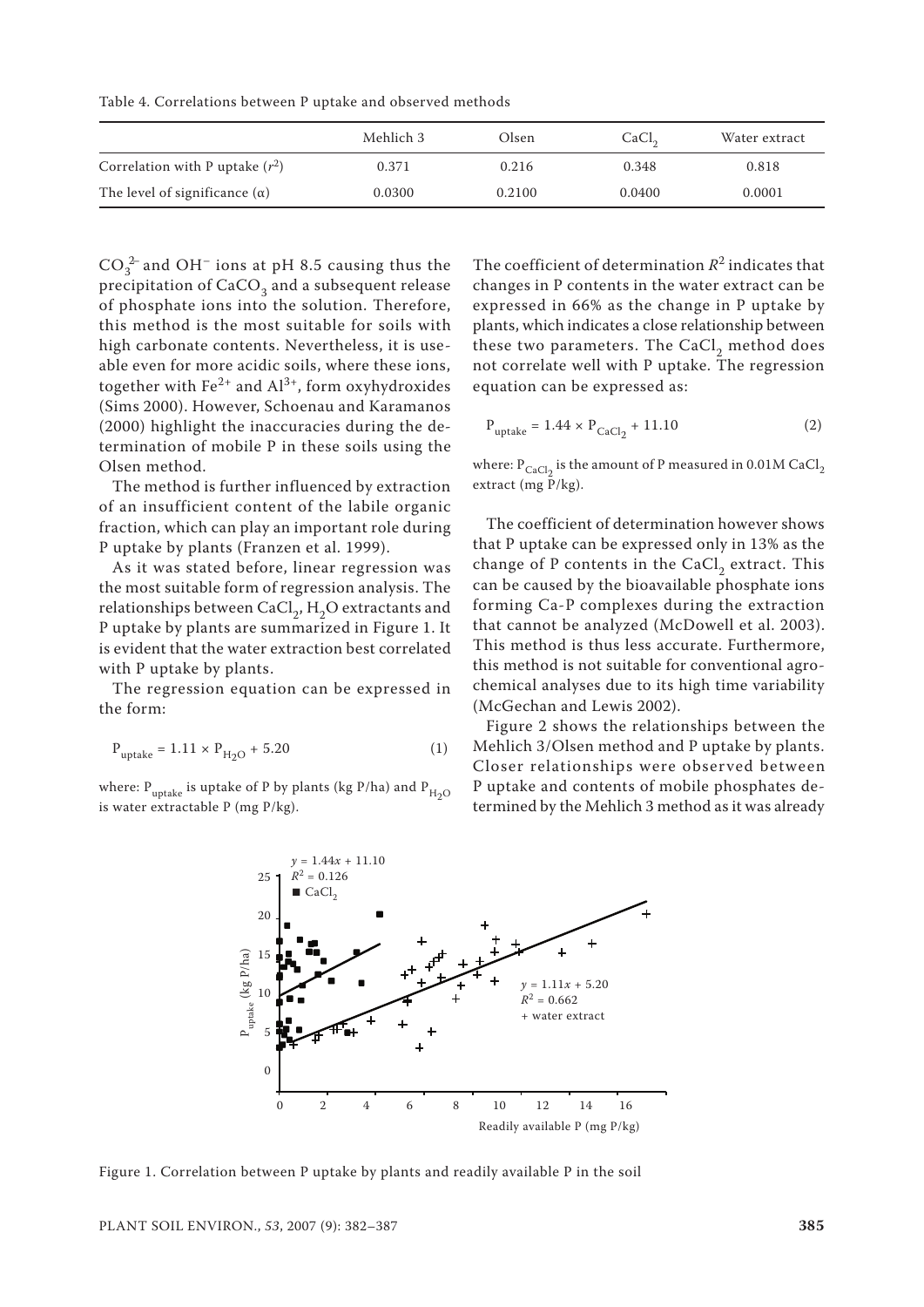

Figure 2. Correlation between P uptake by plants and mobile P in the soil

shown by correlation analyses. The regression equation is as follows:

$$
P_{\text{uptake}} = 0.06 \times P_{\text{M3}} + 7.86 \tag{3}
$$

where:  $P_{M3}$  is the amount of P measured in Mehlich 3 extract (mg P/kg).

The coefficient of determination  $R^2$  was higher than in the case of  $CaCl<sub>2</sub>$ , but accounted only for 0.2. This indicates that changes in P uptakes by plants are related to P contents determined by the Mehlich 3 method only in 20%. Even a weaker relationship was obtained for P uptake and the Olsen method.

The coefficient of determination  $R^2$  = 0.08 showed that there is almost no relationship between the values obtained from the Olsen method and P uptake by plants. Low coefficients of determination are probably caused by the fact that both methods focus on the determination of mobile phosphates, i.e. P fractions not readily bioavailable.

#### **REFERENCES**

- Blume H.P., Brümmer G.W., Scheffer F., Schachtschabel P., Schwertmann U., Horn R., Knabner I.K. (2002): Lehrbuch der Bodenkunde. Spektrum Akademischer Verlag, Stuttgart, Germany.
- Franzen D.W., Hofman V.L., Cihacek J.L., Swenson L.J. (1999): Soil nutrient relationships with topography as influenced by crop. Precis. Agric., *1*: 167–183.
- Houba V.J.G., Novozamsky I., Temminghoff E. (1994): Soil analysis procedures: Extraction with 0.01M CaCl<sub>2</sub>. Soil and Plant Analysis, Part 5. Wageningen Agricultural University, The Netherlands.
- Koopmans G.F., McDowell R.W., Chardon W.J., Oenema O., Dolfing J. (2002): Soil phosphorus quantity-intensity relationships to predict increased soil phosphorus loss to overland and subsurface flow. Chemosphere, *48*: 679–687.
- Kuono K., Tuchiya Y., Ando T. (1995): Measurement of soil microbial biomass phosphorus by an anion exchange membrane method. Soil Biol. Biochem., *27*: 1353–1357.
- Luscombe P.C., Syers J.K., Gregg P.E.H. (1979): Water extraction as a soil testing procedure for phosphate. Commun. Soil Sci. Plant Anal., *10*: 1361–1369.
- Marschner H. (1995): Mineral Nutrition of Higher Plants. Academic Press, San Diego, CA, USA.
- McDowell R.W., Mathieu N., Brookes P.C., Poulton P.R. (2003): Mechanisms of phosphorus solubilisation in a limed soil as a function pH. Chemosphere, *51*: 685–692.
- McGechan M.B., Lewis D.R. (2002): Sorption of phosphorus by soil, part 1: principles, equations and models. Biosyst. Eng., *82*: 1–24.
- Mehlich A. (1984): Mehlich 3 soil test extractant: A modification of Mehlich 2 extractant. Commun. Soil Sci. Plant Anal., *15*: 1409–1416.
- Mengel K. (1991): Ernährung und Stoffwechsel die Pflanze. Gustav Fischer Verlag, Jena, Germany.
- Olsen S.R., Cole C.V., Watanabe F.S., Dean L.A. (1954): Estimation of available phosphorus in soils by extraction with sodium bicarbonate. USDA Circular No. 939. U.S. Gov. Print. Office, Washington D.C., USA.
- Schilling G. (2000): Pflanzenarnährung und Düngung. Verlag Eugen Ulmer, Stuttgart, Germany.
- Schmidt J.P., Buol S.W., Kamprath E.J. (1997): Soil phosphorus dynamics during 17 years of continuous cultivation: A method to estimate long-term P availability. Geoderma, *78*: 59–70.